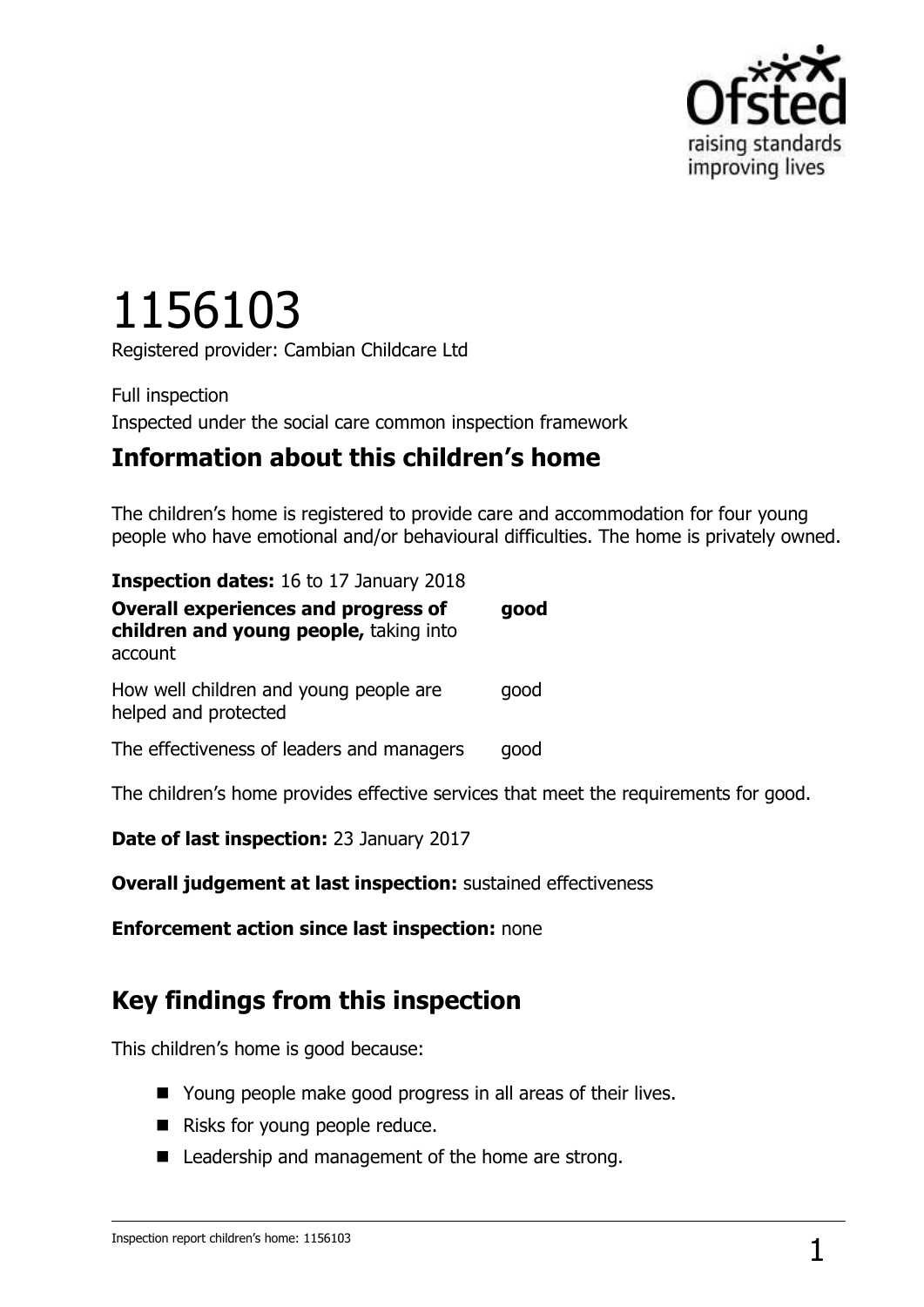

- Young people's physical and emotional health needs are met with the support of in-house psychologists.
- Young people are supported to overcome the challenges that they face.
- The home receives excellent feedback from families and placing social workers.
- Staff actively and flexibly support young people to spend time with their family and friends.
- Young people are prepared for independent living, including learning to drive.

The children's home's areas for development:

- Staff have not always been mindful of young people's backgrounds.
- Records of staff supervision are not always adequate.

## **Recent inspection history**

| <b>Inspection date</b> | <b>Inspection type</b> | <b>Inspection judgement</b> |
|------------------------|------------------------|-----------------------------|
| 23/01/2017             | Interim                | Sustained effectiveness     |
| 10/08/2016             | Full                   | Good                        |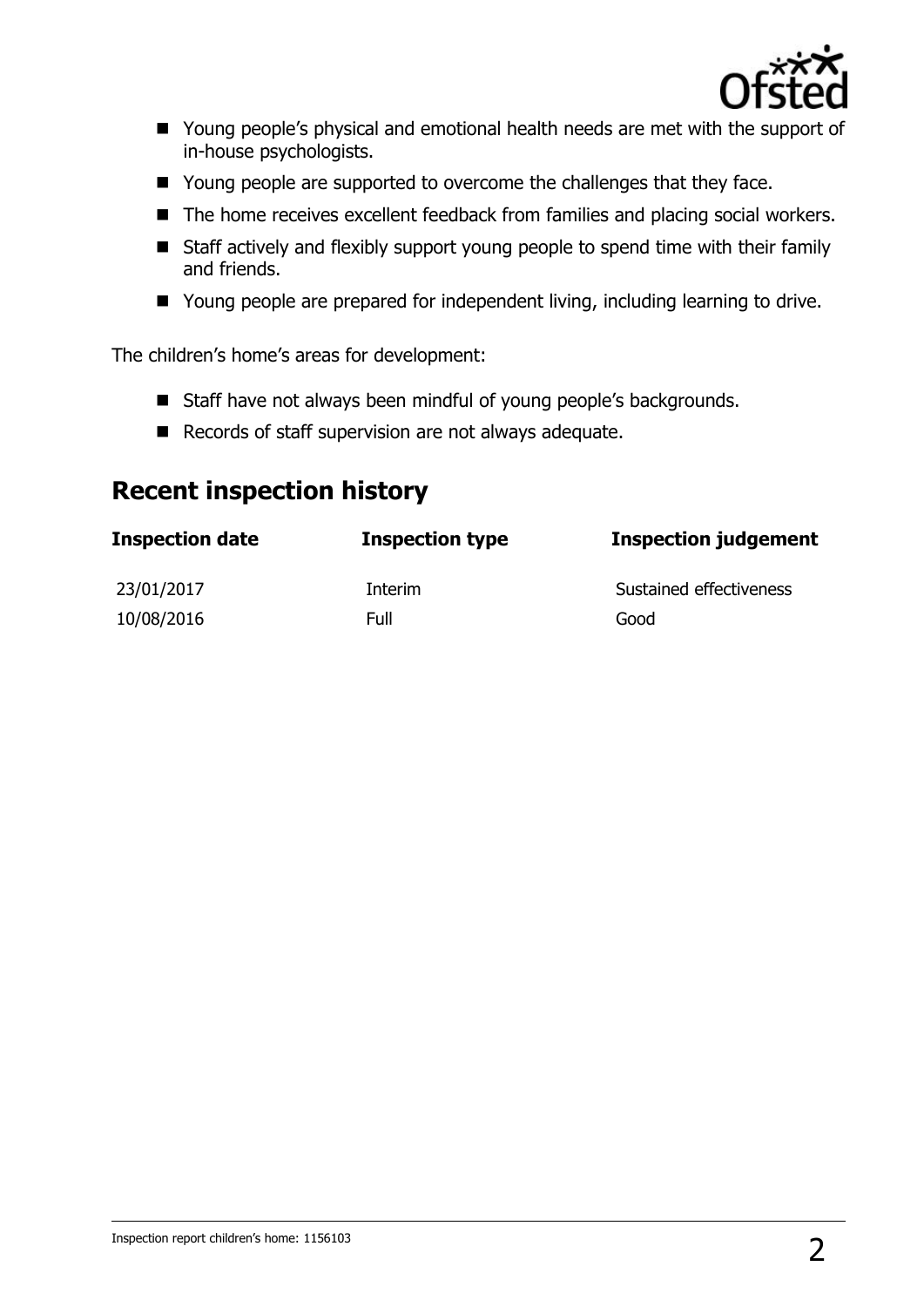

# **What does the children's home need to do to improve?**

### **Statutory requirements**

This section sets out the actions that the registered person(s) must take to meet the Care Standards Act 2000, Children's Homes (England) Regulations 2015 and the 'Guide to the children's homes regulations including the quality standards'. The registered person(s) must comply within the given timescales.

| <b>Requirement</b>                                                | Due date   |
|-------------------------------------------------------------------|------------|
| The quality and purpose of care standard is that children receive | 12/03/2018 |
| care from staff who provide personalised care that meets each     |            |
| child's needs, as recorded in the child's relevant plans, taking  |            |
| account of the child's background. (Regulation 6(2)(iv))          |            |
| The registered person must ensure that all employees receive      | 12/03/2018 |
| practice-related supervision by a person with appropriate         |            |
| experience. (Regulations 33(4)(b))                                |            |

# **Inspection judgements**

#### **Overall experiences and progress of children and young people: good**

Young people make good progress. They form positive relationships with staff and each other. Young people's care plans are well written and individualised. All plans are implemented in collaboration with other professionals and in-house psychologists. This ensures that the plans accurately meet the young people's needs.

All young people attend and engage in education that is appropriate to their needs. Some young people did not engage in their education prior to moving to the home. Staff and managers are proactive and involve young people in identifying choices in their education, for example singing and drama. Staff help young people secure apprenticeships in their chosen field of work. As a result, young people's educational attainment, engagement and aspirations improve.

Young people attend appointments for their physical, psychological and emotional health needs. Young people who need additional psychological help benefit from the organisation's psychologists who provide assessments and ongoing support. The psychologists help the staff to understand young people's needs better.

Consultation with young people is good. This allows them to have a say in the way that the home is run and what is available to them. A clear and robust complaints procedure ensures that young people are able to discuss their concerns. Young people are kept up to date with the progress and outcome of their complaints. Young people report that they are happy with this process.

Independence planning is strong. A young person has recently passed her driving test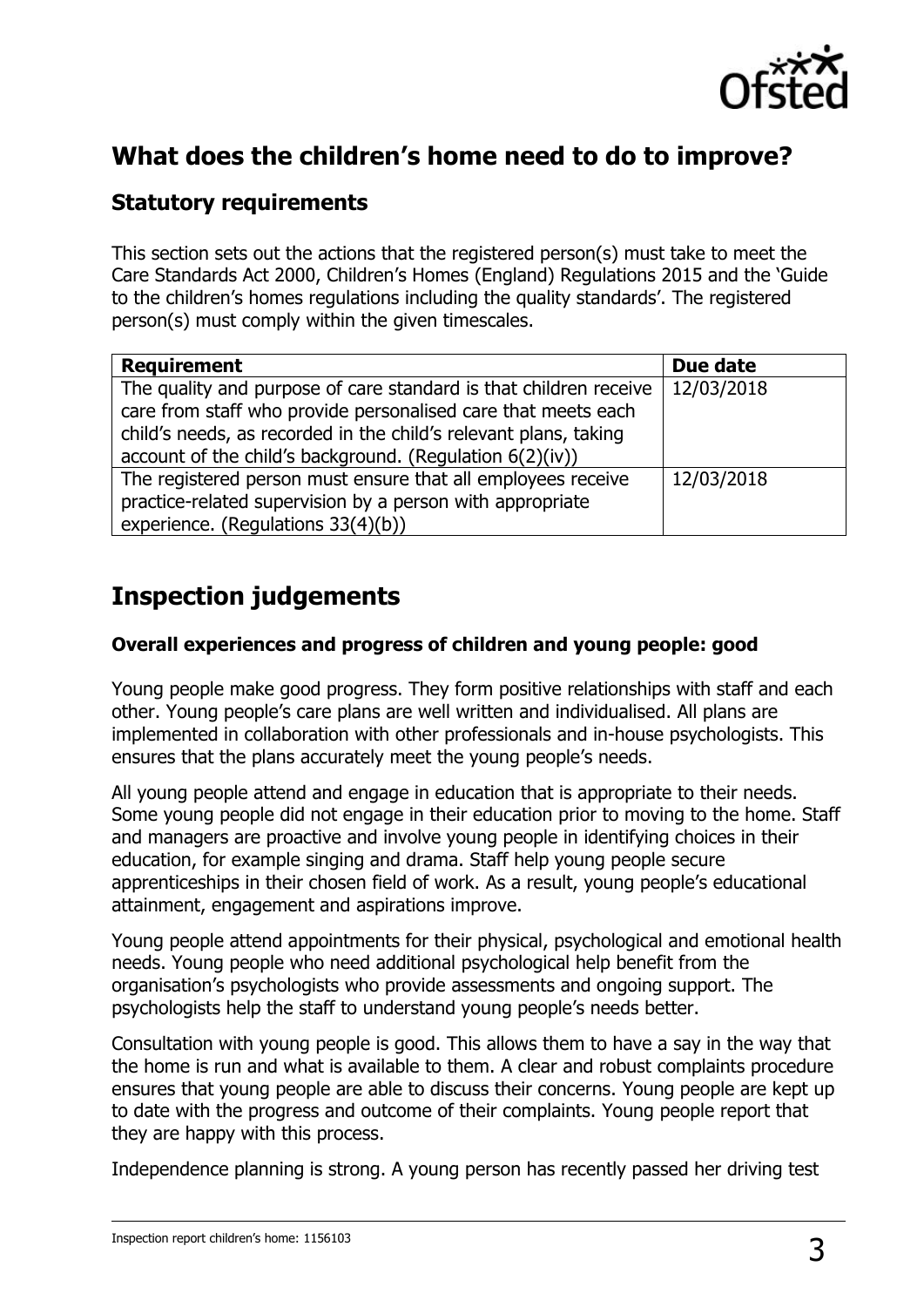

following a series of driving lessons provided by the organisation. Young people are fully involved in cooking, baking, budgeting and keeping areas of their home clean and tidy. This helps to prepare them for living independently as an adult.

Staff support young people who live far from home to stay in touch with their family and friends. Staff drive long distances to help with home visits, including overnight stays. A parent said: 'The home does a great job, [young person] is a challenging child, she has come a long way, she used to have tantrums but these have reduced. Staff are absolutely lovely, they know how to handle [young person]. They are positive, and I get on with staff. They let me know what is going on, and they are doing well on keeping her safe. She has ran off a couple of times, but they go out and follow in the car. They keep her safe… They've got her very independent with cooking, and other things.' This support helps young people to maintain familial relationships and retain a sense of their identity.

Staff provide a range of activities for young people, ranging from activities in the home and garden, to visiting places of interest. Young people also enjoy shopping, going to the cinema and to the gym. These activities help to ensure that young people enjoy themselves as well as improving their self-esteem and confidence.

#### **How well children and young people are helped and protected: good**

Young people are placed in this home because they are at risk of child sexual exploitation. Young people are, therefore, closely supervised by staff. Consequently, young people rarely go missing.

Young people learn new skills to help manage their emotions and behaviours. Overall, the number of incidents, physical interventions and the use of consequences is low. The registered manager takes prompt action when he identifies that a young person is at an increased risk, for example in respect of self-harm. There are detailed key-work sessions to discuss the young person's behaviour and the impact that this may have. This helps to ensure that young people are safe and that they feel cared for. This support ensures that these risks reduce.

Safeguarding processes are implemented and correct procedures are followed. Appropriate referrals are made to safeguarding professionals when young people make allegations against staff. The registered manager maintains a robust approach to safeguarding through regular appraisal of these cases.

The registered manager notifies partner agencies and parents about significant events in a timely manner. This ensures that any action required to keep young people safe is suitable, appropriate and swift. Staff are trained in safeguarding, which enables them to fulfil their safeguarding responsibilities and keep young people safe. Risk assessments are thorough and detail the risks for young people and strategies for staff to follow. A placing social worker said: 'Staff have been brilliant. There are good risk assessments, and good communication. They send over weekly reports, are very proactive in sharing communication, good at putting solutions in place for [young person] if there have been issues, and constantly reviewing plans. When [young person] was first placed, she was at high risk of child sexual exploitation. This risk has really reduced… They are always on board with the care plan… They've been brilliant.'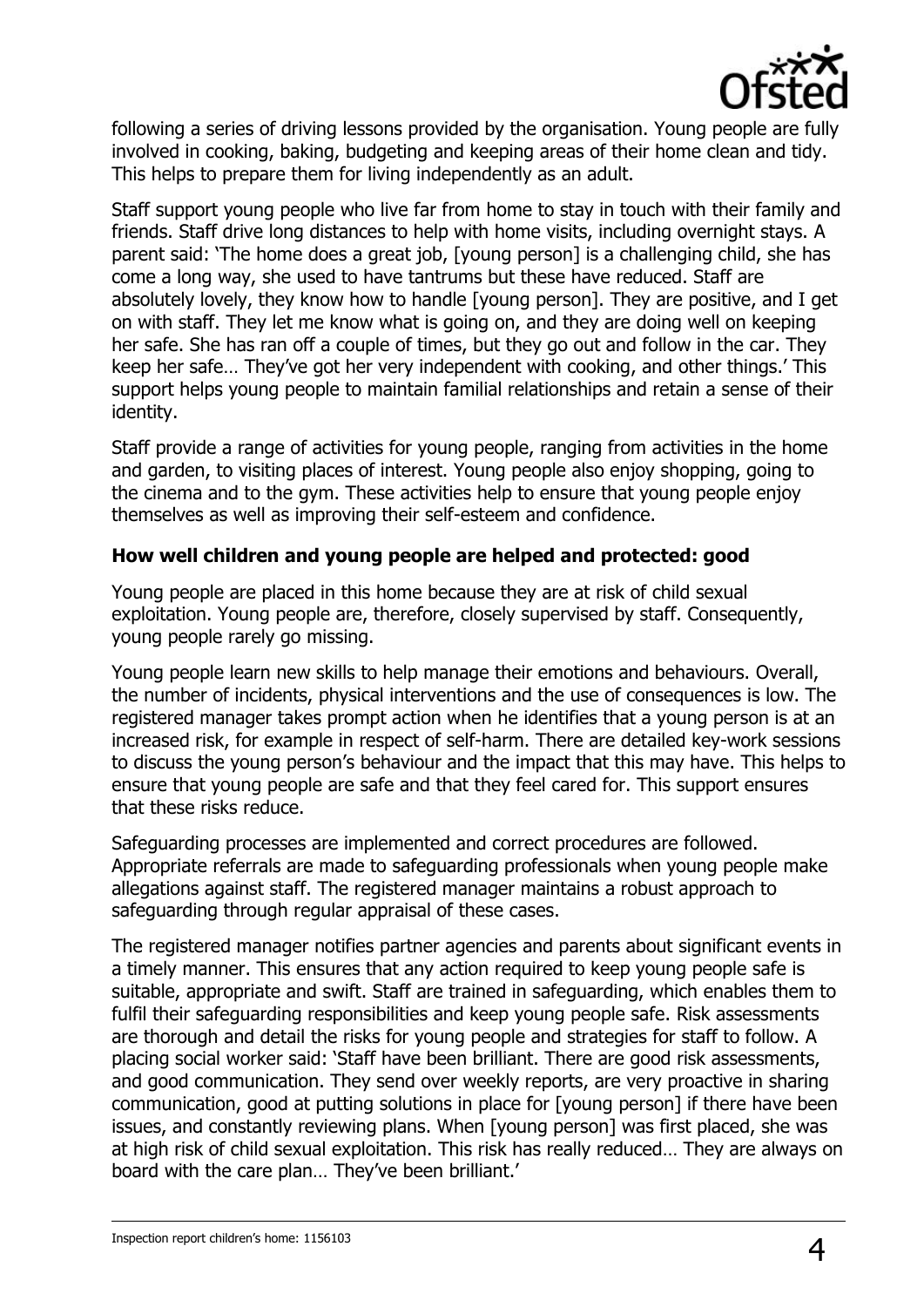

#### **The effectiveness of leaders and managers: good**

The home is managed by an experienced registered manager. He is currently enrolled on the level 5 diploma in leadership and management.

The registered manager is aware of the shortfalls in the home. He is ambitious to develop the staff and has a clear understanding of the skills of the staff team, recognising where additional support is required. There have been some minor shortfalls in staff practice that are not congruent with the ethos of the home and its statement of purpose. However, the manager is proactive in addressing such shortfalls quickly to ensure that young people receive good-quality care. For example, the manager addressed issues with a staff member after a young person was allowed to watch a film on television that was not appropriate. Although this was promptly addressed by the registered manager, staff did not consider the young person's background or the impact that this might have.

Staff morale is good. Staff report feeling supported and they receive regular supervision from the registered manager. This helps them to develop their practice. However, the progress of young people is not always adequately discussed within all supervisions. In particular, records of the registered manager's formal supervision (undertaken by the responsible individual) are weak in some areas. This has been acknowledged by the responsible individual and the impact reduced because of the informal sessions that are regularly held.

The registered manager is committed to ensuring that young people receive appropriate services to meet their needs and has challenged other professionals when these have not been provided. The registered manager welcomes external scrutiny and challenge. The registered manager's evaluation and results of file audits, complaints and internal and external monitoring tools are used to enhance and develop practice. This results in a well-managed home.

Partnership working with family members and placing authorities is a strength. The registered manager meets with the parents of young people who are potentially moving into the home to answer any questions and attempt to reduce anxieties. As a result, parents and placing social workers report excellent communication. Requirements from the last inspection have been met.

## **Information about this inspection**

Inspectors have looked closely at the experiences and progress of children and young people. Inspectors considered the quality of work and the differences made to the lives of children and young people. They watched how professional staff work with children and young people and each other and discussed the effectiveness of help and care provided. Wherever possible, they talked to children and young people and their families. In addition, the inspectors have tried to understand what the children's home knows about how well it is performing, how well it is doing and what difference it is making for the children and young people whom it is trying to help, protect and look after.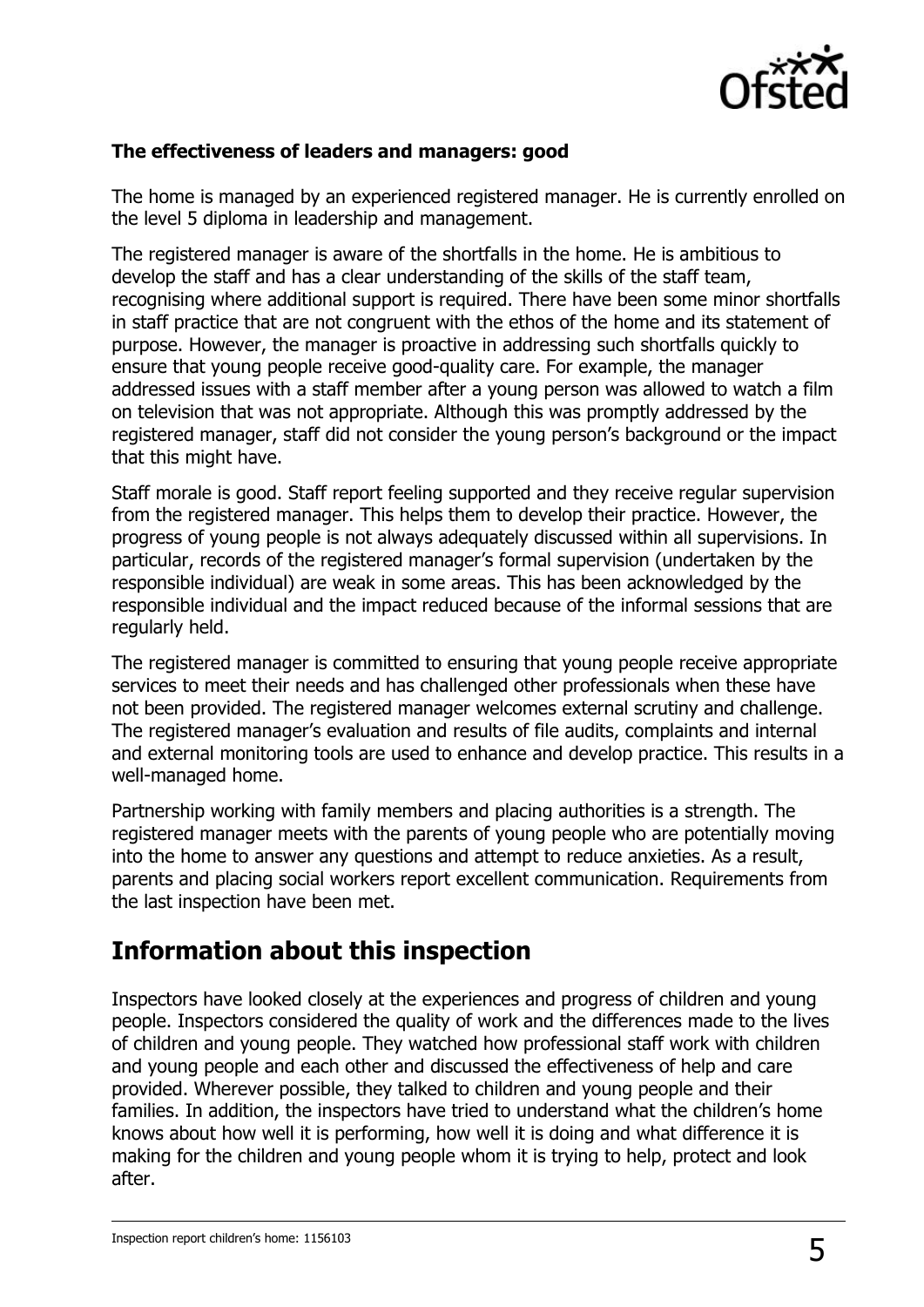

Using the 'Social care common inspection framework', this inspection was carried out under the Care Standards Act 2000 to assess the effectiveness of the service, how it meets the core functions of the service as set out in legislation, and to consider how well it complies with the Children's Homes (England) Regulations 2015 and the 'Guide to the children's homes regulations including the quality standards'.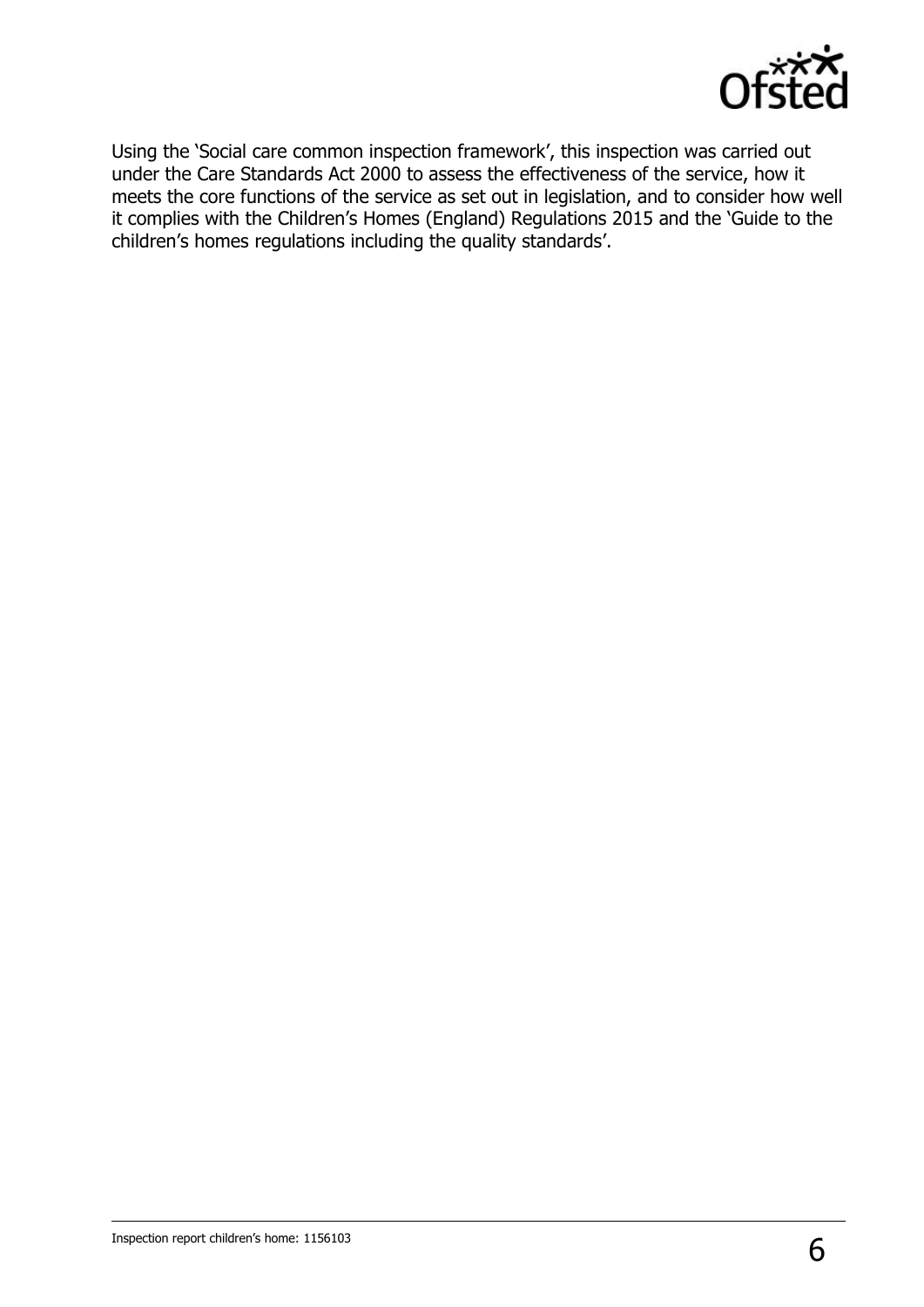

# **Children's home details**

**Unique reference number:** 1156103

**Provision sub-type:** Children's home

**Registered provider:** Cambian Childcare Ltd

**Registered provider address:** Cambian Group, 4th Floor Waterfront Building, Chancellors Road, Hammersmith Embankment, London W6 9RU

**Responsible individual:** Bethan Davies

**Registered manager:** Alex Hornby

## **Inspector**

Sandra King, social care inspector